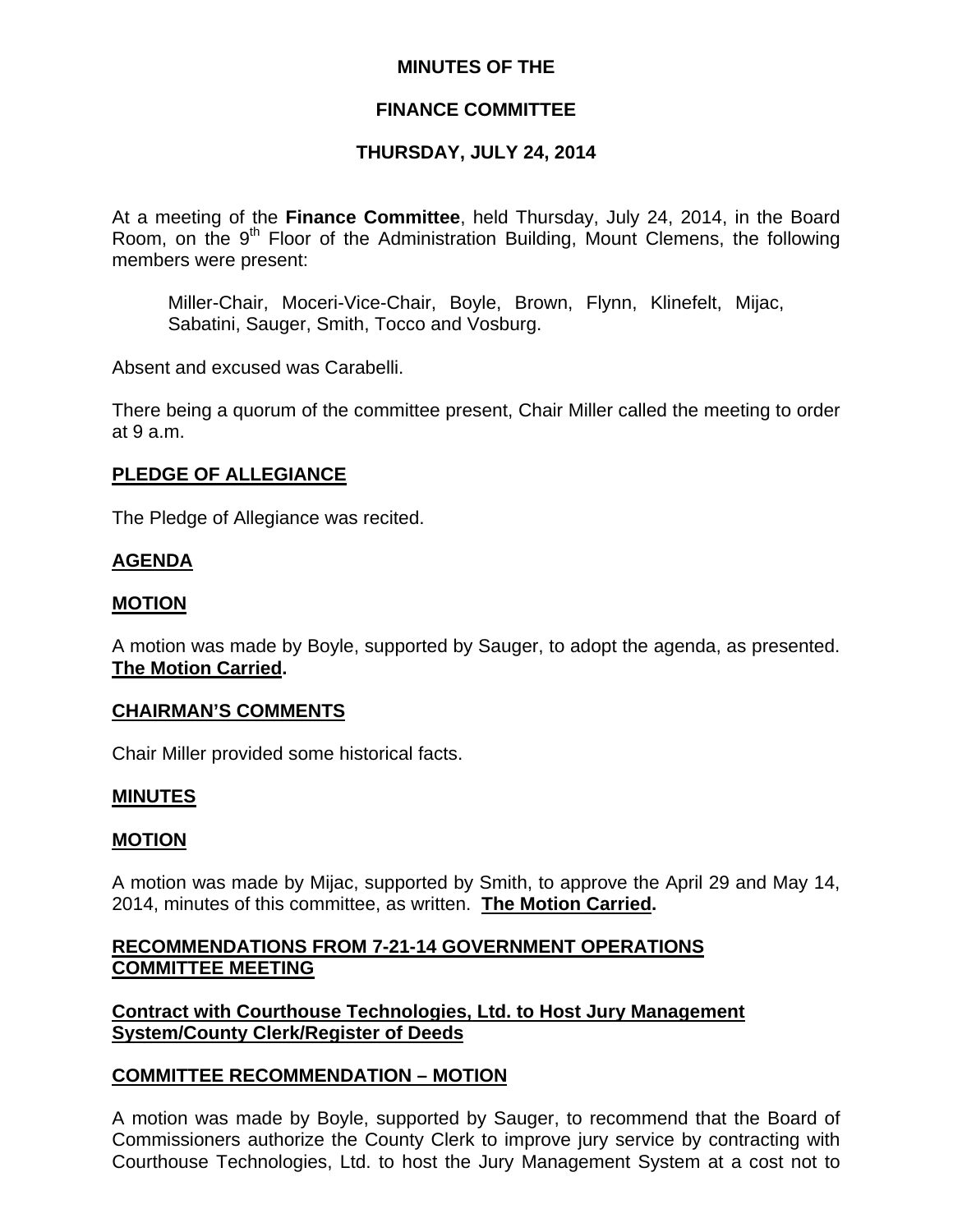exceed \$18,000 annually for five years, for a total five-year cost of \$90,000; funds are available in the Jury Commission Account 10116601–80185; further, a copy of this Board of Commissioners' action is directed to be delivered forthwith to the Office of the County Executive. **THE MOTION CARRIED.** 

## **Purchase of Integrated Voice Response System from Courthouse Technologies for County's Jury Management System/County Clerk/ Register of Deeds**

# **COMMITTEE RECOMMENDATION – MOTION**

A motion was made by Vosburg, supported by Boyle, to recommend that the Board of Commissioners authorize the County Clerk/Register of Deeds to purchase an Integrated Voice Response System from Courthouse Technologies, Ltd. for the County's Jury Management System at a cost not to exceed \$9,700; funding is available in the Jury Commission Account 10116601-80185; further, a copy of this Board of Commissioners' action is directed to be delivered forthwith to the Office of the County Executive. **THE MOTION CARRIED.** 

## **ITEM WAIVED BY INFRASTRUCTURE COMMITTEE CHAIR**

## **Network Refresh Contract/IT**

## **COMMITTEE RECOMMENDATION – MOTION**

A motion was made by Boyle, supported by Smith, to recommend that the Board of Commissioners approve the Network Refresh contract; further, a copy of this Board of Commissioners' action is directed to be delivered forthwith to the Office of the County Executive.

IT Director Sandy Jurek gave an overview.

The following commissioners spoke: Smith and Flynn.

Chair Miller called for a vote on the motion and **THE MOTION CARRIED.**

## **2013 YEAR END FINANCIAL REPORT/MARTHA T. BERRY**

Administrator Jennifer Morgan summarized the report.

The following commissioner spoke: Vosburg.

Penny Hader, Social Services Board member, overviewed the list of residents by district.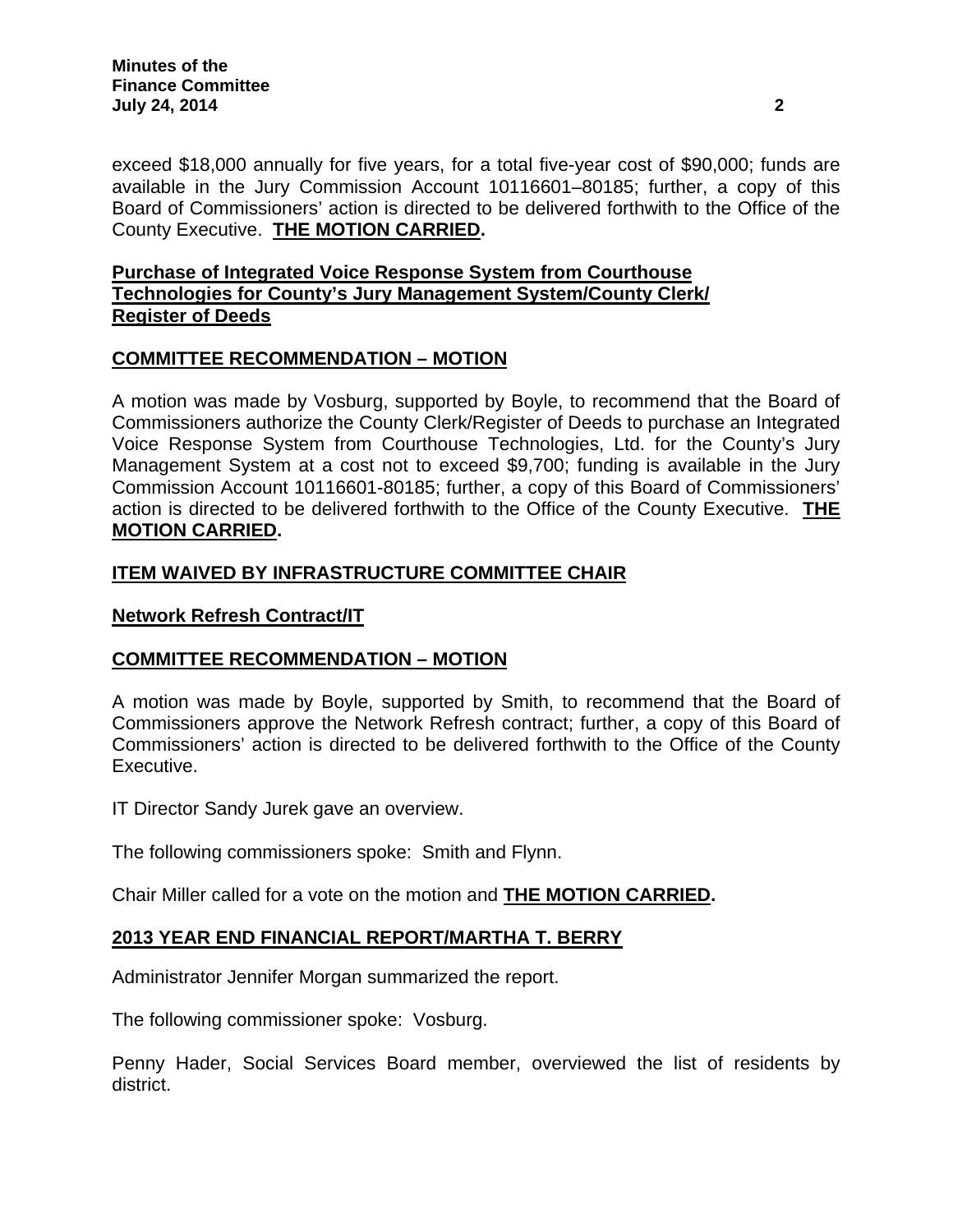## **MOTION**

A motion was made by Sauger, supported by Boyle, to receive and file the 2013 Year End Financial Report for Martha T. Berry. **The Motion Carried.** 

## **DEPARTMENT BUDGET REVIEWS**

#### **Finance and Risk Management**

Finance Director Pete Provenzano summarized the budgets for the Finance Department, which included Risk Management who was combined with the Finance Department in 2011. He noted a correction to the total position count and said it should be 21 instead of 21.5.

The following commissioners spoke: Vosburg and Miller.

#### **Equalization**

Finance Director Pete Provenzano summarized the budget for the Equalization Department. He noted that an increase in the Assessor salary was requested, but was not recommended by the Office of County Executive at this time.

Equalization Department Director Steve Mellen spoke about the shortage of Level IV Assessors.

The following commissioners spoke: Vosburg and Miller.

#### **Purchasing**

Finance Director Pete Provenzano summarized the budget for the Purchasing Department. Also present was Polly Helzer, Purchasing Manager.

The following commissioner spoke: Miller.

#### **Non-Departmental**

Finance Director Pete Provenzano explained that these dollars reflect expenditures and revenues of the General Fund that do not belong to any one department.

The following commissioners spoke: Vosburg, Klinefelt, Flynn, Miller and Sabatini.

#### **Appropriations**

The following commissioners asked questions of Pete Provenzano on some of the appropriations: Moceri, Miller, Flynn and Vosburg.